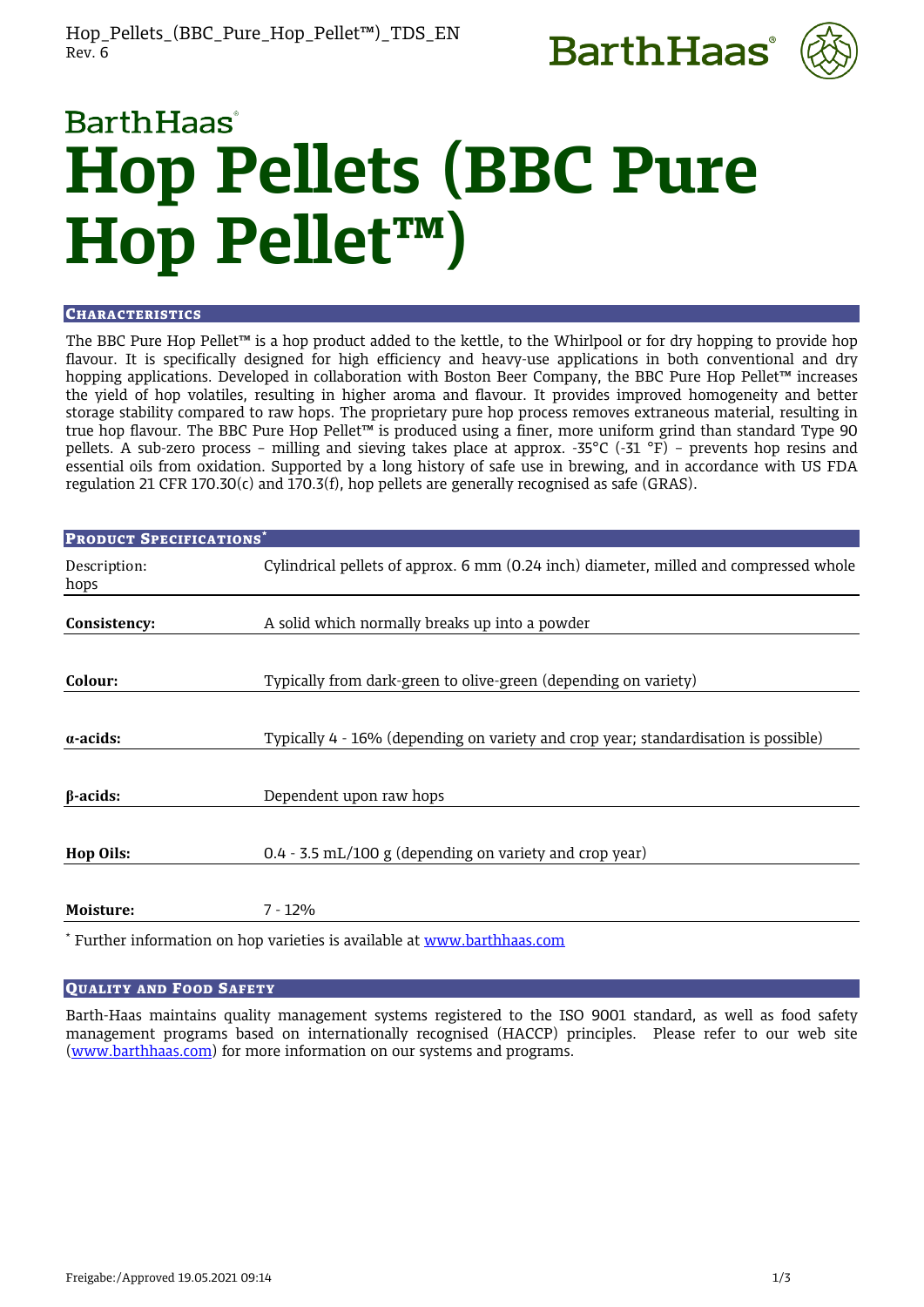



#### PRODUCT USE

For efficient provision of bitterness, the pellets should be added to the wort at the beginning or up to 15 minutes after the start of the boil. Utilisation of  $\alpha$ -acids into beer depends on the boiling system and conditions and is normally in the range of 30% - 35%. Added late into the boil, utilisation of  $\alpha$ -acids diminishes as the utilisation of the aroma improves giving a characteristic hop flavour in the beer. The quantity to be added is calculated using the  $\alpha$ -acids content and the estimated utilisation. For aroma, the quantity to be added should preferably be calculated using the oil content of the product. Pellets can be dosed automatically.

#### PACKAGING

Pellets are packed in laminated foils with an aluminum layer as a barrier against diffusion of oxygen. They are sealed under inert gas or vacuum packed. The foil material used meets all food industry packaging regulations. The residual oxygen content in the foil packs is less than 2% by volume. Pack sizes are available from 2.5 kg to 140 kg.

## STORAGE AND BEST-BY RECOMMENDATION

The BBC Pure Hop Pellet™ should be stored cold at 0 - 5°C (32 – 41 °F) and is best used within 3 years after processing. If stored at –20 °C (-4 °F) it should be used within 5 years. Foils, once opened, should be used within a few days to avoid deterioration of bitter acids and essential oils.

## HOP DETERIORATION DURING STORAGE AND SHIPPING

| <b>Hop Product</b>       | Storage at up to 30°C | Cold Storage at 3 °C |
|--------------------------|-----------------------|----------------------|
| Cones (3 months storage  | $22\%$                | $5\%$                |
| Pellets (1 year storage) | 12 %                  | $3-6\%$              |

**Table 1: α-Acid losses in % relative during different storage conditions [1]**

| <b>Shipping Temperature</b> | <b>Alpha Losses</b> |
|-----------------------------|---------------------|
| Up to $25^{\circ}$ C        | $3-6\%$             |
| Up to $30^{\circ}$ C        | $5-8\%$             |
| Up to $35^{\circ}$ C        | $6-10\%$            |
| > 35°C                      | Up to 15 $\%$       |

**Table 2: Alpha-acid losses during overseas transportation in % relative** [2]